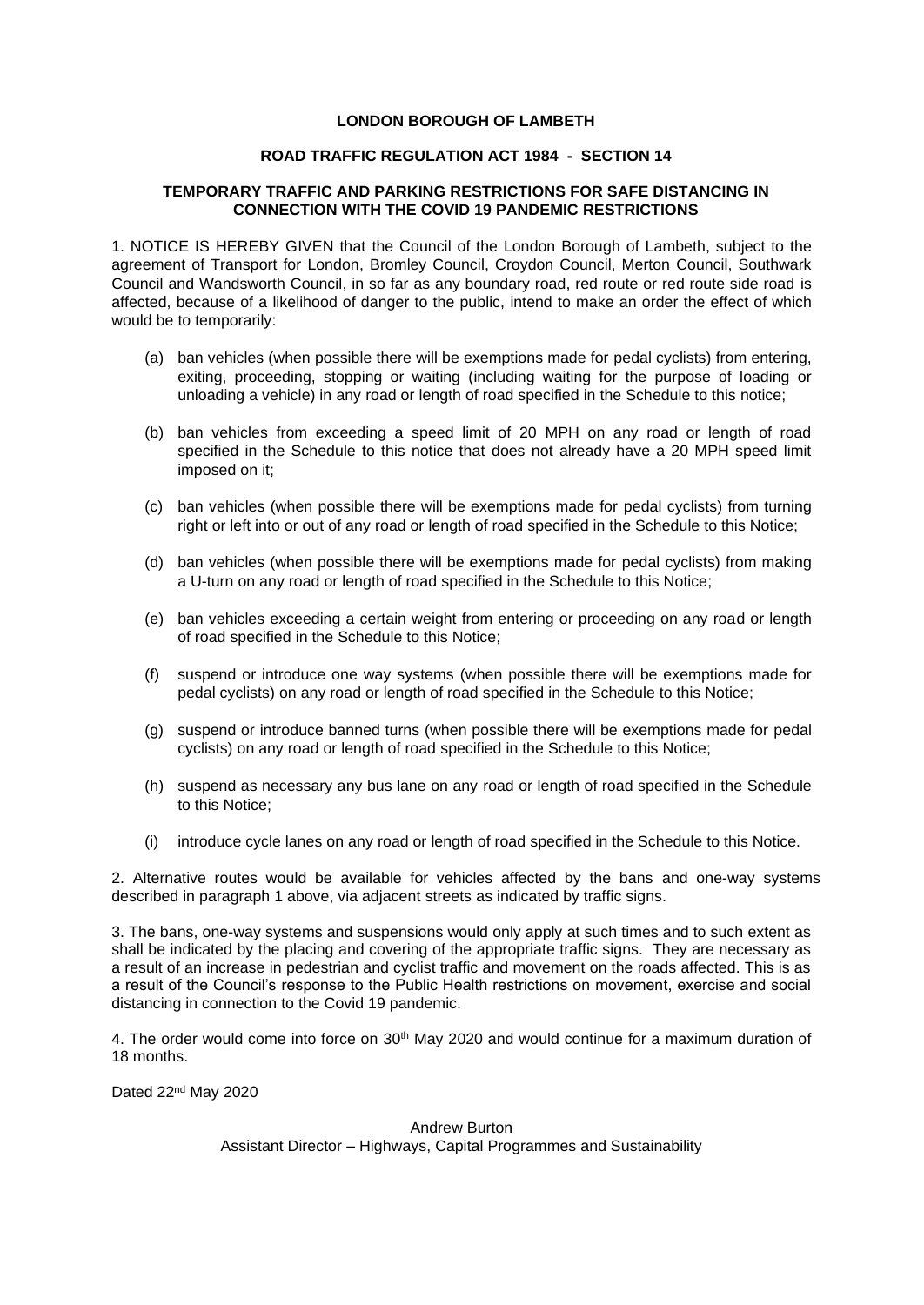#### **SCHEDULE (including borough boundary roads)**

**A**bbeville Road, **A**bbots Park, **A**bbotswood Road, **A**bercairn Road, **A**berfoyle Road, **A**cland Crescent, **A**cre Lane, **A**kerman Road, **A**laska Street, **A**lbert Embankment, **A**lbert Square, **A**lbion Avenue, **A**ldebert Terrace, **A**lderton Road, **A**lexandra Drive, **A**llardyce Street, **A**lleyn Park, **A**llnutt Way, **A**mesbury Avenue, **A**ndalus Road, **A**ndrew Place, **A**ngell Park Gardens, **A**ngell Road, **A**ngles Road, **A**ppach Road, **A**quinas Street, **A**rchbishop's Place, **A**rdlui Road, **A**rdwell Road, **A**rgyll Close, **A**ristotle Road, **A**rlesford Road, **A**rlingford Road, **A**rodene Road, **A**rragon Gardens, **A**shlake Road, **A**shmere Grove, **A**shmole Place, **A**shmole Street, **A**storia Walk, **A**therfold Road, **A**thlone Road, **A**tkins Road, **A**tlantic Road, **A**ubyn Hill, **A**uckland Hill, **A**uckland Street, **A**ulton Place, **A**veline Street, **A**venue Park Road, **A**ytoun Road, **B**abington Road, **B**aldry Gardens, **B**allater Road, **B**ankton Road, **B**arcombe Avenue, **B**arnwell Road, **B**arrhill Road, **B**arrington Road, **B**arrow Road, **B**arston Road, **B**ates Crescent, **B**avent Road, **B**aylis Road, **B**aytree Road, **B**eadman Street, **B**eardell Street, **B**ecmead Avenue, **B**econdale Road, **B**edford Hill, **B**edford Road, **B**eechdale Road, **B**eehive Place, **B**elinda Road, **B**ellasis Avenue, **B**ellefields Road, **B**elltrees Grove, **B**elmont Close, **B**elmont Road, **B**elmore Street, **B**elvedere Road, **B**encroft Road, **B**enton's Lane, **B**enton's Rise, **B**ernay's Grove, **B**erridge Road, **B**erwyn Road, **B**everstone Road, **B**ewlys Road, **B**icknell Road, **B**infield Road, **B**ird Walk, **B**irkbeck Hill, **B**irkbeck Place, **B**ishop's Terrace, **B**lack Prince Road, **B**lairderry Road, **B**lakemore Road, **B**lenheim Gardens, **B**loom Grove, **B**loomhall Road, **B**odiam Road, **B**olney Street, **B**olton Crescent, **B**ondway, **B**onham Road, **B**onneville Gardens, **B**onnington Square, **B**oundary Row, **B**ourbon Road, **B**ournevale Road, **B**owden Street, **B**owland Road, **B**owling Green Street, **B**oyce Street, **B**rad Street, **B**rading Road, **B**raeside Road, **B**railsford Road, **B**ramah Road, **B**ramwell Place, **B**rancaster Road, **B**rangton Road, **B**ranksome Road, **B**rantwood Road, **B**raxted Park, **B**rayburne Avenue, **B**riarwood Road, **B**ridgewood Road, **B**ridport Terrace, **B**rief Street, **B**righton Terrace, **B**ristow Road, **B**rixton Oval, **B**rixton Station Road, **B**rixton Water Lane, **B**roadhinton Road, **B**roadlands Avenue, **B**roadlands Close, **B**roadview Road, **B**roadwall, **B**rockwell Park Gardens, **B**rockwell Passage, **B**romell's Road, **B**romfelde Road, **B**romfelde Walk, **B**rook Drive, **B**rooklands Passage, **B**roomgrove Road, **B**rough Street, **B**roxholm Road, **B**uckleigh Road, **B**uckner Road, **B**urdett Street, **B**urgoyne Road, **B**urnbury Road, **B**urnley Road, **B**urton Road, **B**ythorn Street, **C**ab Road, **C**alais Street, **C**aldecot Road, **C**aldervale Road, **C**aldwell Street, **C**ambray Road, **C**ambria Road, **C**ambrian Close, **C**amden Hill Road, **C**ancell Road, **C**anmore Gardens, **C**anterbury Crescent, **C**anterbury Grove, **C**ardigan Street, **C**arew Street, **C**arlisle Lane, **C**arnac Street, **C**arnforth Road, **C**arpenter's Place, **C**arroun Road, **C**arson Road, **C**asewick Road, **C**ato Road, **C**autley Avenue, **C**avendish Road, **C**awnpore Street, **C**edars Road, **C**edarville **G**ardens, **C**entaur Street, **C**entral Hill, **C**hale Road, **C**halford Road, **C**hallice Way, **C**hancellor Grove, **C**hantrey Road, **C**hapel Road, **C**hartham Grove, **C**hatsworth Way, **C**haucer Road, **C**helsham Road, **C**hester Way, **C**hestnut Road, **C**heviot Road, **C**hicheley Street, **C**hryssell Road, **C**hurchmore Road, **C**lapham Common North Side, **C**lapham Crescent, **C**lapham Manor Street, **C**lapham Park Road, **C**larence Avenue, **C**larence Crescent, **C**larence Walk, **C**laribel Road, **C**laverdale Road, **C**laylands Place, **C**laylands Road, **C**layton Street, **C**leaver Square, **C**leaver Street, **C**litheroe Road, **C**live Passage, **C**live Road, **C**lyston Street, **C**obbett Street, **C**oin Street, **C**oldharbour Lane, **C**oldharbour Place, **C**olmer Road, **C**ombermere Road, **C**oncanon Road, **C**oncert Hall Approach, **C**onifer Gardens, **C**ons Street, **C**onyers Road, **C**opley Park, **C**opthorne Avenue, **C**oral Street, **C**ormont Road, **C**ornwall Road, **C**orrance Road, **C**osbycote Avenue, **C**osser Street, **C**otherstone Road, **C**otswold Street, **C**ottage Grove, **C**ottington Street, **C**ourland Grove, **C**ourland Street, **C**ourtenay Square, **C**ourtenay Street, **C**ovington Way, **C**owley Road, **C**owthorpe Road, **C**raignair Road, **C**ranfield Close, **C**ranmer Court, **C**ranmer Road, **C**ranworth Gardens, **C**raster Road, **C**rawshay Road, **C**rescent Lane, **C**resset Street, **C**rewdson Road, **C**ricklade Avenue, **C**riffel Avenue, **C**rimsworth Road, **C**romwell Road, **C**rossford Street, **C**rown Dale, **C**rown Lane, **C**rownstone Road, **C**roxted Road, **C**rystal Palace Parade, **C**ubitt Terrace, **C**ulverhouse Gardens, **C**urnick's Lane, **C**utcombe Road, **D**alberg Road, **D**alkeith Road, **D**almore Road, **D**alton Street, **D**alyell Road, **D**anbrook Road, **D**arlington Road, **D**assett Road, **D**avidson Gardens, **D**aysbrook Road, **D**e Montfort Road, **D**eeley Road, **D**eepdene Gardens, **D**eepdene Road,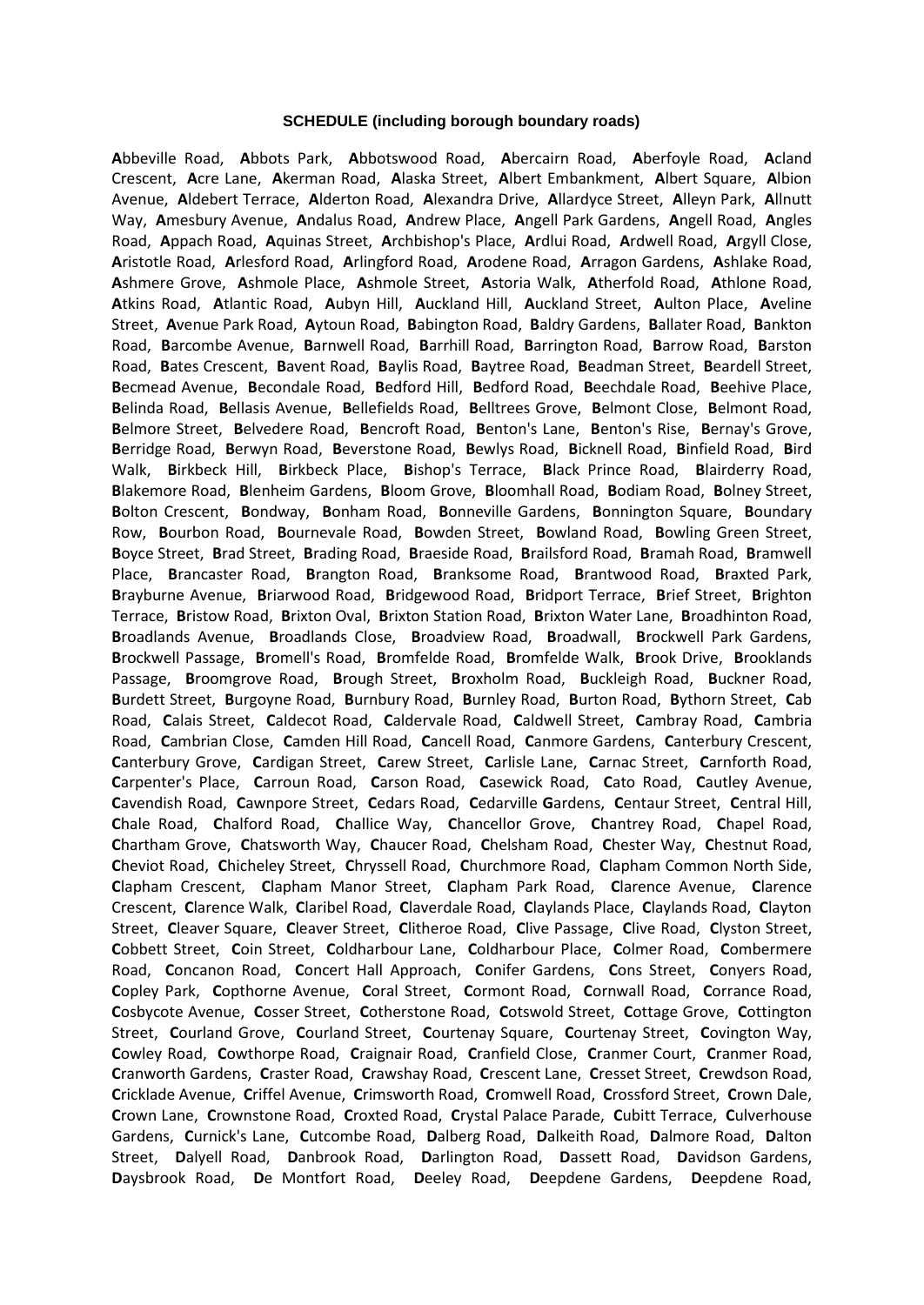Deerbrook Road, Deerdale Road, Deerhurst Road, Denmark Hill, Denmark Road, Denny Crescent, Denny Street, Deronda Road, Distin Street, Dodbrooke Road, Dolland Street, Dolman Street, Donnybrook Road, Doon Street, Dorchester Drive, Dorrell Place, Dorset Road, Doverfield Road, Downton Avenue, Drakewood Road, Drewstead Road, Duchy Street, Ducie Street, Dugard Way, Dulwich Road, Dumbarton Road, Dunbar Street, Dundas Road, Dunkirk Street, Durand Gardens, Durban Road, Durning Road, Eardley Road, East Place, Eastcote Street, Eastlake Road, Eastmearn Road. Eden Road. Edgeley Lane. Edgeley Road. Edgington Road. Edithna Street. Effra Parade. Effra Road, Egremont Road, Elam Street, Elder Road, Eleanor Road, Electric Avenue, Electric Lane, Elias Place, Elliott Road, Ellison Road, Ellora Road, Elm Park, Elmcourt Road, Elmhurst Street, Elms Crescent, Elms Road, Ely Cottages, Emery Street, Emmanuel Road, Emsworth Street, Endymion Road, Englewood Road, Ernest Avenue, Estreham Road, Etherstone Green, Etherstone Road, Evandale Road, Exton Street, Eylewood Road, Eythorne Road, Fairbairn Green, Fairmile Avenue, Fairmount Road, Fairview Place, Farm Avenue, Farmhouse Road, Farnan Road, Farnham Royal, Farguhar Road, Fawnbrake Avenue, Faygate Road, Felsberg Road, Fentiman Road, Fenwick Place, Ferndale Road, Ferndene Road, Fernwood Avenue, Ferrers Road, Fieldend Road, Fieldhouse Road, Finch Avenue, Finsen Road, Fitzalan Street, Fitzpatrick Road, Fitzwilliam Road, Fiveways Road, Flaxman Road, Flodden Road, Fontaine Road, Forster Road, Fount Street, Fountain Place, Foxley Road, Franconia Road, Frazier Street, Frederick Crescent, Furneaux Avenue, Fyfield Road, Garden Lane, Garrad's Road, Gaskell Street, Gateley Road, Gauden Close, Gauden Road, Gibbs Avenue, Gibbs Close, Gibbs Square, Gilbert Road, Gipsy Hill, Gipsy Road, Gipsy Road Gardens, Glasshouse Walk, Glencairn Road, Glendall Street, Gleneagle Mews, Gleneagle Road, Gleneldon Mews, Gleneldon Road, Glenelg Road, Glenfield Road, Glenister Park Road, Glennie Road, Glyn Street, Goding Street, Goldsboro' Road, Goodman Crescent, Gordon Grove, Gracefield Gardens, Grafton Square, Granby Place, Grantham Road, Granton Road, Grasmere Road, Gray Street, Grayscroft Road, Green Lane, Greenhurst Road, Greenock Road, Greet Street, Gresham Road, Greyhound Lane, Greyhound Terrace, Grindal Street, Groveway, Gubyon Avenue, Guernsey Grove, Guildersfield Road, Guildford Road, Hackford Road, Hailsham Avenue, Hainthorpe Road, Hale Path, Half Moon Lane, Halliwell Road, Halsmere Road, Hambalt Road, Hambro Road, Hamilton Road, Handforth Road, Hannen Road, Hannington Road, Hanover Gardens, Harborough Road, Harbour Road, Hardess Street, Haredale Road, Hargwyne Street, Harold Place, Harpenden Road, Hartington Road, Haselrigge Road, Hatfields, Haverhill Road, Hawarden Grove, Hawke Road, Hawkhurst Road, Haycroft Road, Hayter Road, Hazelbourne Road, Headlam Road, Heath Road, Heathdene Road, Heather Close, Helby Road, Helix Gardens, Helix Road, Helmsdale Road, Hemans Street, Hemberton Road, Henry Road, Hepworth Road, Hercules Road, Hermitage Lane, Herne Hill, Herne Hill Road, Herne Place, Heron Road, Hetherington Road, Hexham Road, Heybridge Avenue, Heyford Avenue, Heyford Terrace, High Trees, Highland Road, Hill House Road, Hill Path, Hilldown Road, Hillside Passage, Hillside Road, Hillworth Road, Hillyard Street, Hinton Road, Hitherfield Road, Hoadly Road, Hobbs Road, Holderness Way, Holland Grove, Holmewood Gardens, Holmewood Road, Holwood Place, Holyoak Road, Honeybrook Road, Hopton Road, Horsford Road, Hubbard Road, Hubert Grove, Hurst Street, Hydethorpe Road, Idmiston Road, Ingleborough Street, Ingleton Street, Inglis Street, Irving Grove, Iveley Road, Ivyday Grove, Ivymount Road, Jasper Passage, Jasper Road, Jeffreys Road, Jelf Road, Johanna Street, John Ashby Close, Jonathan Street, Josephine Avenue, Juxon Street, Kay Road, Kellett Road, Kelman Close, Kemerton Road, Kempsford Road, Kempshott Road, Kenbury Street, Kendoa Road, Kennings Way, Kennington Oval, Kennington Park Gardens, Kennington Road, Kenwyn Road, Kepler Road, Kestrel Avenue, Keymer Road, Kibworth Street, Kildoran Road, Killieser Avenue, Killyon Road, Kimberley Road, Kinfauns Road, King Edward Walk, Kings Avenue, Kingscourt Road, Kingsmead Road, Kingswood Road, Kirkstall Gardens, Kirkstall Road, Klea Avenue, Knatchbull Road, Knight's Hill, Knight's Hill Square, Knollys Road, Ladas Road, Lakeview Road, Lamberhurst Road, Lambert Road, Lambeth High Street, Lambeth Road, Lambeth Walk, Lambourn Road, Lancaster Avenue, Landor Road, Lanercost Road, Langley Lane, Langmead Street,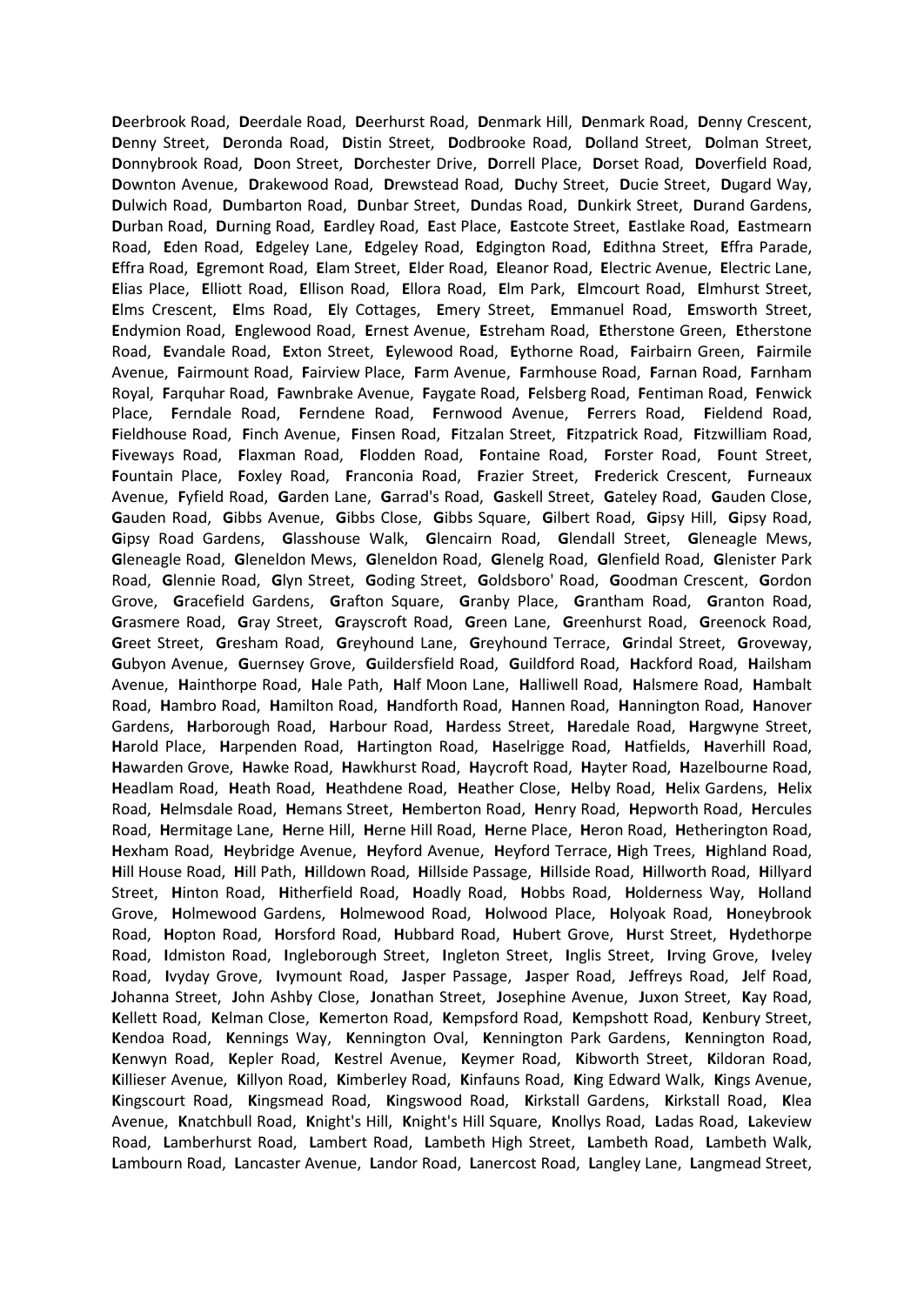**L**angton Road, **L**ansdowne Gardens, **L**ansdowne Hill, **L**ansdowne Way, **L**arbert Road, **L**arkhall Lane, **L**arkhall Rise, **L**aud Street, **L**auncelot Street, **L**avender Hill, **L**avengro Road, **L**awn Lane, **L**eaf Grove, **L**eake Street, **L**eander Road, **L**eeson Road, **L**eigh Orchard Close, **L**eigham Avenue, **L**eigham Court Road, **L**eigham Vale, **L**eithcote Gardens, **L**eithcote Path, **L**endal Terrace, **L**ennox Road, **L**eonard Road, **L**eppoc Road, **L**essar Avenue, **L**ewin Road, **L**exton Gardens, **L**iberty Street, **L**ilac Place, **L**ilford Road, **L**illieshall Road, **L**indway, **L**ingham Street, **L**inom Road, **L**inton Grove, **L**iston Road, **L**ittlebury Road, **L**ollard Street, **L**orn Road, **L**othian Road, **L**oughborough Park, **L**oughborough Road, **L**oughborough Street, **L**ovelace Road, **L**owden Road, **L**ower Marsh, **L**unham Road, **L**uxor Street, **L**ydhurst Avenue, **L**ydon Road, **L**yham Road, **L**ynette Avenue, **M**acaulay Road, **M**ackay Road, **M**ackie Road, **M**adeira Road, **M**agee Street, **M**aley Avenue, **M**andalay Road, **M**andrell Road, **M**antlet Close, **M**aplestead Road, **M**argate Road, **M**artell Road, **M**atrimony Place, **M**auleverer Road, **M**awbey Street, **M**ayall Road, **M**ayflower Road, **M**ccall Close, **M**eadcroft Road, **M**eadfoot Road, **M**eadow Mews, **M**eadow Place, **M**eadow Road, **M**edora Road, **M**edwin Street, **M**epham Street, **M**erredene Street, **M**ervan Road, **M**ethley Street, **M**idmoor Road, **M**iles Street, **M**ilkwood Road, **M**illbrook Road, **M**ilton Road, **M**ilverton Street, **M**inehead Road, **M**inet Road, **M**inshull Street, **M**itcham Lane, **M**itre Road, **M**oat Place, **M**onkton Street, **M**ontford Place, **M**ontrell Road, **M**oorcroft Road, **M**oorland Road, **M**orat Street, **M**ordaunt Street, **M**orley Street, **M**orrish Road, **M**ortimer Close, **M**orton Place, **M**orval Road, **M**ostyn Road, **M**ount Ephraim Lane, **M**ount Ephraim Road, **M**ount Nod Road, **M**ount Villas, **M**ountbatten Close, **M**ountearl Gardens, **M**owll Street, **M**umford Road, **M**urphy Street, **M**yatt Road, **M**yton Road, **N**arbonne Avenue, **N**atal Road, **N**avarre Road, **N**avy Street, **N**ealden Street, **N**elsons Row, **N**etherford Road, **N**ettlefold Place, **N**ettlewood Road, **N**ew Park Road, **N**ew Spring Gardens Walk, **N**ewburn Street, **N**ewby Street, **N**ewcome Gardens, **N**ewnham Terrace, **N**ewport Street, **N**ightingale Lane, **N**orfolk House Road, **N**orfolk Row, **N**ormandy Road, **N**ormanhurst Road, **N**orth Street, **N**orthanger Road, **N**orthbourne Road, **N**orthlands Street, **N**orthstead Road, **N**orthway Road, **N**orthwood House Passage, **N**orwood High Street, **N**orwood Park Road, **N**orwood Road, **N**ursery Road, **N**uthurst Avenue, **O**akbank Grove, **O**akdale Road, **O**akden Street, **O**aks Avenue, **O**ckley Road, **O**ffenham Road, **O**fferton Road, **O**ffley Road, **O**ld Paradise Street, **O**ld South Lambeth Road, **O**ld Town, **O**rlando Road, **O**rsett Street, **O**stade Road, **O**val Place, **O**val Way, **O**verton Road, **P**adfield Road, **P**alace Road, **P**alfrey Place, **P**aradise Road, **P**ark Hall Road, **P**ark Hill, **P**arkthorne Road, **P**ascal Street, **P**athfield Road, **P**atmos Road, **P**aulet Road, **P**axton Place, **P**eardon Street, **P**earman Street, **P**egasus Place, **P**endennis Road, **P**enford Street, **P**enistone Road, **P**ensbury Place, **P**ensbury Street, **P**entney Road, **P**erran Road, **P**ilgrim Hill, **P**infold Road, **P**lato Road, **P**olworth Road, **P**omfret Road, **P**ope's Road, **P**oplar Road, **P**oplar Walk, **P**orden Road, **P**ortal Close, **P**ortslade Road, **P**otter's Lane, **P**rague Place, **P**ratt Walk, **P**rentis Road, **P**rescott Place, **P**rideaux Road, **P**rima Road, **P**riory Court, **P**riory Grove, **P**robert Road, **P**robyn Road, **P**ulross Road, **P**yrmont Grove, **Q**ueenstown Road, **Q**ueensville Road, **R**adbourne Road, **R**adcot Street, **R**aeburn Street, **R**ailton Passage, **R**ailton Road, **R**andall Road, **R**andall Row, **R**astell Avenue, **R**athgar Road, **R**athmell Drive, **R**attray Road, **R**avensdon Street, **R**ectory Gardens, **R**ectory Grove, **R**edan Terrace, **R**edlands Way, **R**eedworth Street, **R**egent Road, **R**enfrew Road, **R**hodesia Road, **R**ichborne Terrace, **R**idgway Road, **R**iggindale Road, **R**ita Road, **R**obertson Street, **R**obsart Street, **R**obson Road, **R**ockhampton Close, **R**ockhampton Road, **R**odenhurst Road, **R**ollscourt Avenue, **R**oman Rise, **R**omeyn Road, **R**ommany Road, **R**omola Road, **R**ookery Road, **R**osebery Road, **R**osedene Avenue, **R**osendale Road, **R**otherhill Avenue, **R**othschild Street, **R**oupell Road, **R**oupell Street, **R**oxburgh Road, **R**oyal Circus, **R**oyal Street, **R**ozel Road, **R**udloe Road, **R**umsey Road, **R**unnymede Crescent, **R**ushcroft Road, **R**ussell Grove, **R**ussell's Footpath, **R**utford Road, **R**ydal Road, **R**ymer Street, **S**ail Street, **S**ainsbury Road, **S**alamanca Place, **S**alamanca Street, **S**alford Road, **S**alter's Hill, **S**altoun Road, **S**ancroft Street, **S**andell Street, **S**andmere Road, **S**antley Street, **S**aunders Street, **S**axby Road, **S**cholars Road, **S**cout Lane, **S**ecker Street, **S**elsdon Road, **S**eneca Road, **S**hakespeare Road, **S**hamrock Street, **S**handon Road, **S**hannon Grove, **S**hardcroft Avenue, **S**herwood Avenue, **S**hort Street, **S**hrubbery Road, **S**ibella Road, **S**idford Place, **S**idney Road, **S**ilverthorne Road, **S**lip Road Leading